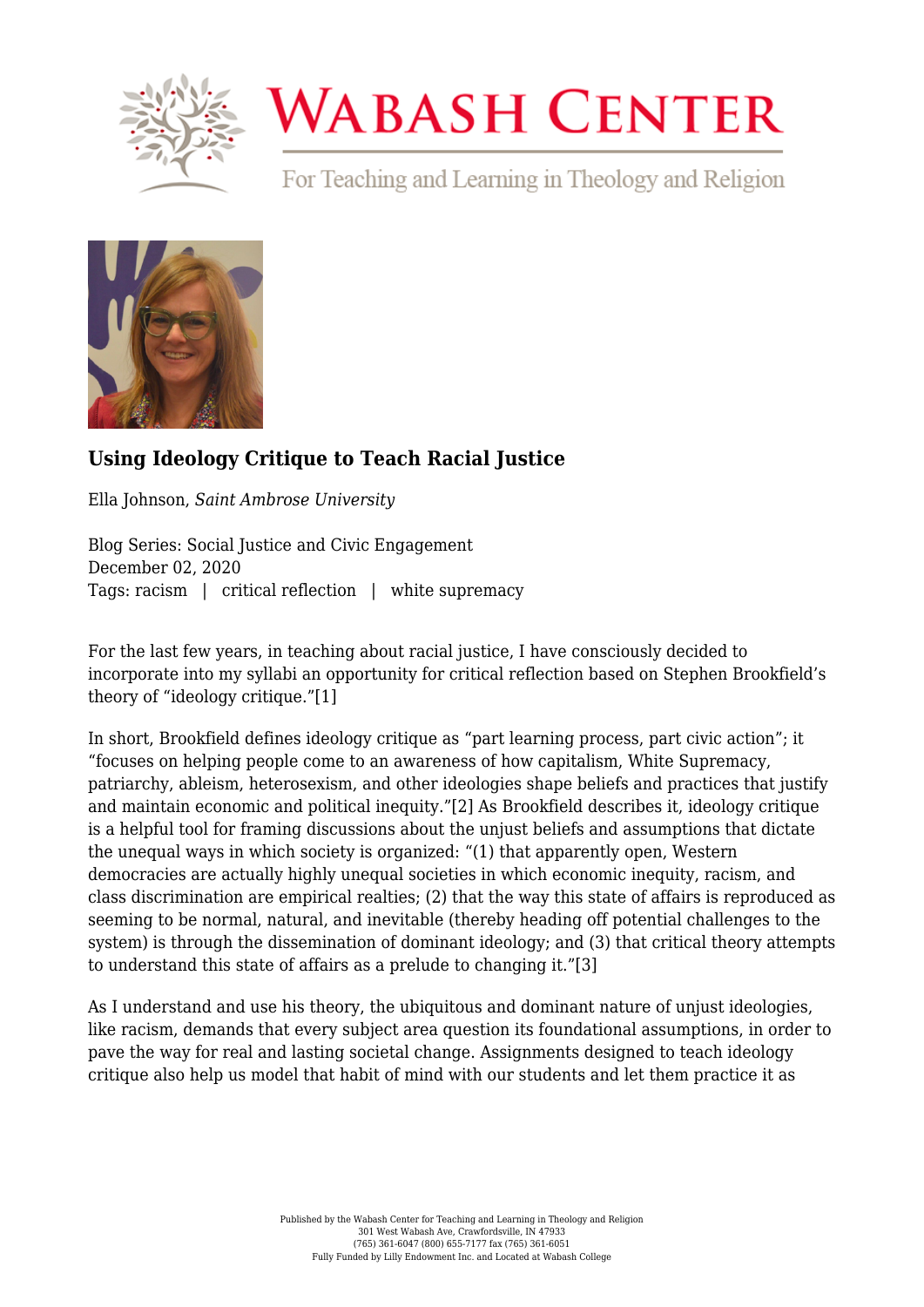well.

In order to use this theory in my courses effectively, I need to connect the critical reflection with course content in a way that is responsible for the methods and objectives about which I am hired to teach (i.e., Catholic Systematic Theology). One of the most effective strategies I've designed is the following written assignment.

In one of my introductory theology courses, I ask my students to write a critical evaluation of the United States Conference of Catholic Bishops' (USCCB) most recent document on race, "Open Wide Our Hearts: A Pastoral Letter Against Racism," issued in 2018. To prepare students for the assignment, we spend a few class sessions analyzing the social realties of racism and white privilege based on the work of scholars like Ibram X. Kendhi and Robin DiAngelo. We then turn to a Catholic theological perspective written by Bryan Massingale, a Black Roman Catholic moral theologian and priest, who also has recently come out as gay. I have students read Massingale's critique of prior USCCB documents and list both the substantial deficits and limitations that he identifies. To do this, they read a chapter from his groundbreaking book, *Racial Justice and the Catholic Church*, which was published in 2010, eight years prior to the writing of the most recent "Open Wide Our Hearts" document. Then, in their written assignment, I ask the students to apply Massingale's critiques of the prior USCCB documents to their own analysis of the current one.

This assignment has been effective for a number of reasons. First, it allows students the chance to explore how racism has been embedded not just in economics and politics, but in religion—something of which they are not always aware. In particular, they often identify how even a theological document that denounces racism is itself entangled with assumptions based in patriarchy, heterosexism, and White Supremacy. For instance, many times students remark on how the USCCB document is written by a predominately White group of people, all of whom are men. In recent student papers, two different students made this critique and bolstered it by mentioning how the National Black Catholic Clergy Caucus (NBCCC) approved a statement in April of 1968 that described the Catholic Church as a "white racist institution."

Second, it often leads students to see how theology and religion have the opportunity as ideologies to promote civic action, as was the case with Dr. Martin Luther King Jr.'s religious convictions, but how they can also be problematic—particularly if they promote reconciliation without justice. For example, a recent student's paper made this critique by remarking on the 2018 USCCB document "Open Wide Our Hearts" in this way:

The Catholic Bishops think that racism will be overcome by education, dialogue, and moral persuasion. They think that if everyone is educated on racism that it'll just magically disappear, but it's not that simple…. Racism has been with us for many, many years now and it's deep in our roots. It's not something you can change overnight by having a different mindset. I wish it were that easy, but unfortunately it's not.

The student is recognizing that racism goes beyond an individual's acts, and that it is also a widespread and deeply entrenched, systemic issue. Another student went further in their